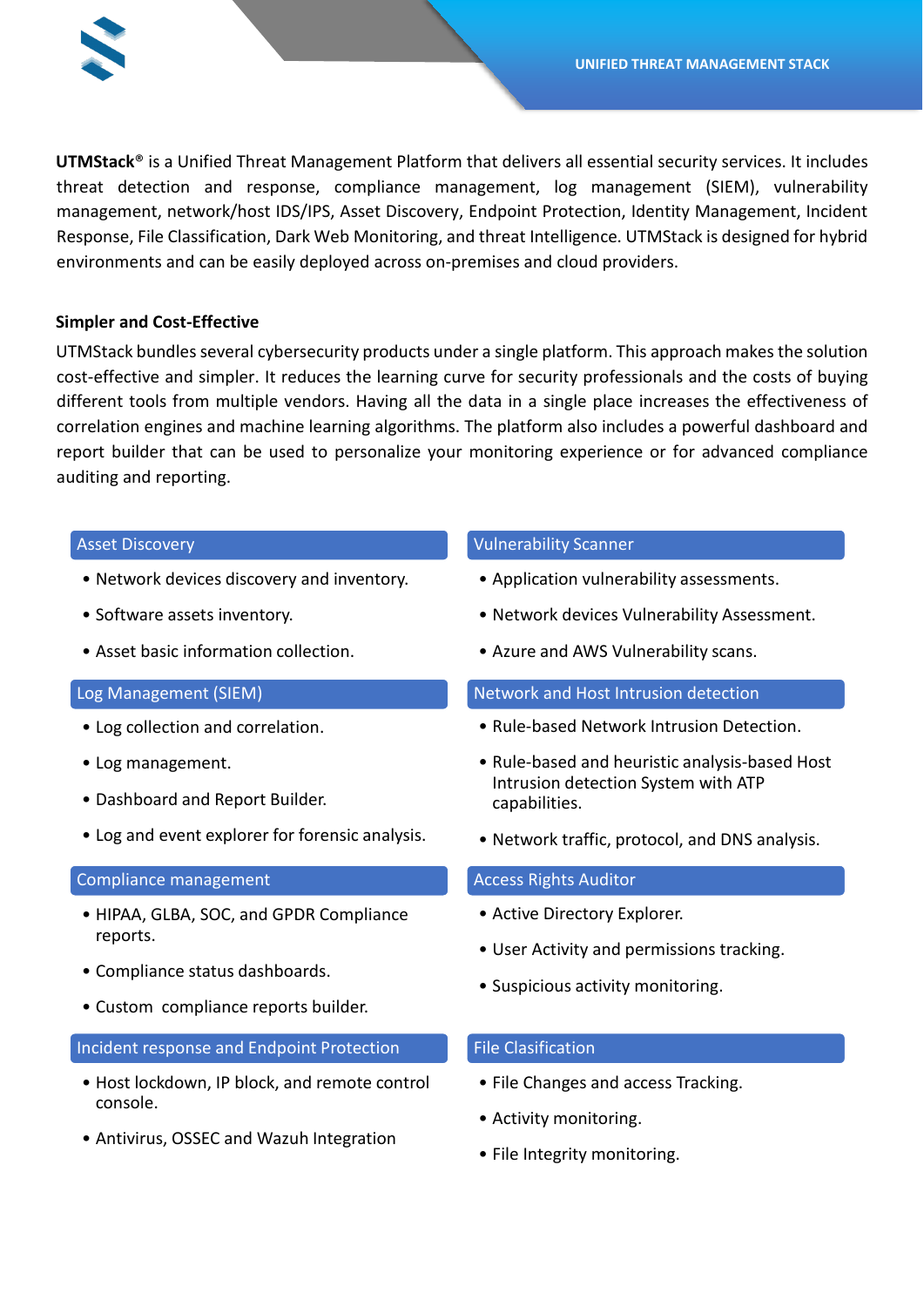

## Dark Web Monitoring

- Monitor for compromised or stolen employee and customer data.
- Domain and Individual email addresses monitoring.

#### Threat Intelligence

- Spam, malware, botnets, service abuse IP related.
- Denial of service and Brute force attack and scanner IPs.

# **Compliance**

Compliance with the latest regulations often requires generating reports for internal use and auditors. UTMStack simplifies compliance management by combining essential security tools into a single database and providing several built-in reports and interactive dashboards. It is reinforced by an event and logs explorer for advanced analysis and a report/dashboard builder that helps visualize and display data.

| <b>Compliance</b> | <b>Report description</b>                                                                                                                                                                                                                                                                                                                                                           |
|-------------------|-------------------------------------------------------------------------------------------------------------------------------------------------------------------------------------------------------------------------------------------------------------------------------------------------------------------------------------------------------------------------------------|
| <b>HIPAA</b>      | Security management process and audit controls<br>report include accounts validation, relevant<br>security alerts, login reports, relevant windows<br>events, file and system access, cloud reports<br>(Azure, AWS), Office365 threat Intelligence,<br>account validations, firewall relevant activity,<br>relevant system statistics, unsuccessful logon,<br>privilege escalation. |
| <b>GDPR</b>       | Logon Activity, Logon failure, vulnerability report,<br>potential data exposure, relevant Security alerts,<br>data retention, and potential data privacy<br>compromises.                                                                                                                                                                                                            |
| <b>GLBA</b>       | §§6801(b)(3) Successful Login / Logoff,<br>§§6801(b)(1) File Access,<br>§§6801(b)(2) Policy Changes in Active Directory,<br>§§6801(b)(2) New and enabled user Accounts in<br>Active Directory,<br>§§501B(2)(3) GLBA Login section                                                                                                                                                   |
| <b>SOC</b>        | CC3.2 Assets report,<br>CC3.2 Vulnerabilities report,<br>SOC 2 CC3.2 Network, Host and Cloud Threat<br>detection report                                                                                                                                                                                                                                                             |

# **Threat Detection Technology**

UTMStack threat detection engine comprises several rule-based correlation systems, scanners, and AIpowered machine learning algorithms. Modules operate independently, and sometimes their functionalities overlap and interact to generate a holistic analysis of events.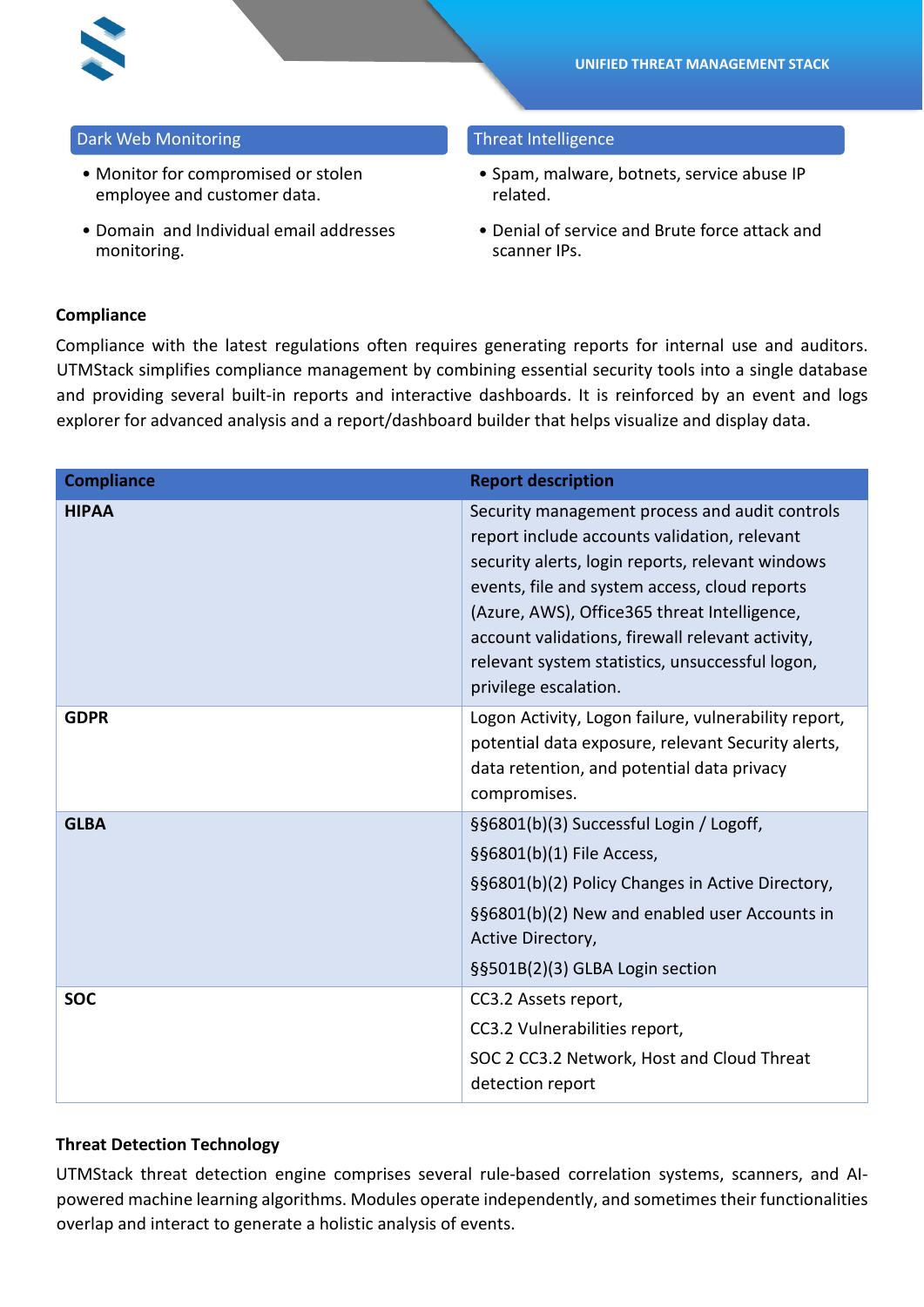

| <b>Heuristic and Rule-based analysis engine</b> | UTMStack leverages powerful correlation engines<br>for a total of 154 000 detection rules. They<br>aggregate, correlate, and analyze log data,<br>network traffic, and system internal activity<br>generated by on-premises and cloud devices or<br>SaaS. |
|-------------------------------------------------|-----------------------------------------------------------------------------------------------------------------------------------------------------------------------------------------------------------------------------------------------------------|
| <b>Machine Learning Anomaly-based engine</b>    | Analyzes the environment and defines custom<br>rules and baselines. This learning mechanism<br>allows the system to learn from the environment<br>and gain the ability to identify abnormal and<br>threatening behavior.                                  |
| <b>Threat Intelligence Database correlation</b> | Analyses all available security IP feeds, mainly<br>related to online attacks, online service abuse,<br>malware, botnets, command and control servers,<br>and other cybercrime activities.                                                                |

# **Advanced-Data Visualization and Reporting**

Not all environments are the same, and every organization has unique use cases that might customs dashboards and reports. While traditional SIEM solutions usually come with a fixed set of pre-created dashboards and reports intended to fit most clients' most common compliance needs, this is usually not enough. UTMStack dashboards and reports can be created, modified, and deleted without writing a single line of code. The entire solution has been built on a proprietary data visualization and analysis engine that provides the flexibility to build the entire stack from the ground by any advanced user.

The UTMStack data visualization system facilitates managing the following use cases:

|  | <b>Investigate Suspicious Activities</b> |  |  |  |
|--|------------------------------------------|--|--|--|
|--|------------------------------------------|--|--|--|

- Aggregate and summarize sets of data.
- Filter, track, and export log data.
- Perform forensic analysis.

#### Audit and compliance support

- Generate custom reports for audits or compliance checks and assessments.
- Create compliance dashboards for continuous monitoring
- Leverage existing reports for HIPAA, GLBA, GPDR, and SOC compliance.

#### Monitor and analyze security data

- Build customized dashboards or use existing ones.
- Explore systems data in near real-time and respond to incidents.

#### Reduce downtime

- Create up-time reports
- Review proactive alerts for misconfigurations or misconfigured systems.
- Monitor and analyze devices performance and resources utilization.